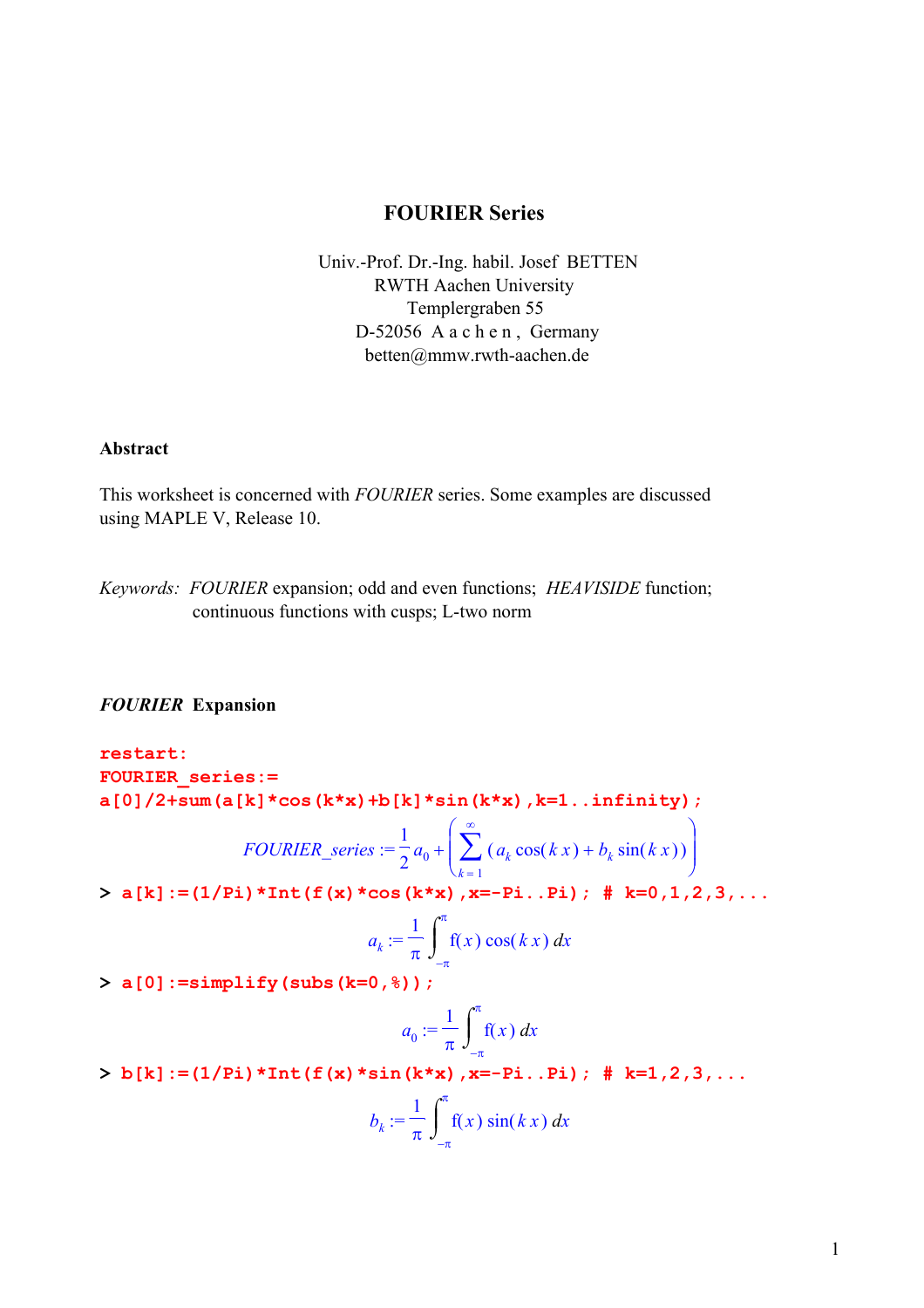### **ODD and Even Functions**

**> odd\_function:=f(x)=x;**

*odd\_function* :=  $f(x) = x$ 

**> A[0]:=value(subs(f(x)=x,a[0]));**

**> A[k]:=value(subs(f(x)=x,a[k]));**

$$
A_k:=0
$$

 $A_0 := 0$ 

For odd functions the coefficients A[k],  $k = 0,1,2$ . are identical to zero.

**> B[k]:=value(subs(f(x)=x,b[k]));**

$$
B_k := -\frac{2\left(-\sin(\pi k) + \cos(\pi k) k \pi\right)}{\pi k^2}
$$

**> B[k]:=subs({sin(Pi\*k)=0,cos(Pi\*k)=(-1)^k},%);**

$$
B_k := -\frac{2(-1)^k}{k}
$$

**> FOURIER\_series[f(x)=x][k=4]:=sum(B[k]\*sin(k\*x),k=1..4);**

*FOURIER\_series*<sub>f(x)=x<sub>k=4</sub></sub> := 2 sin(x) – sin(2 x) + 
$$
\frac{2}{3}
$$
 sin(3 x) –  $\frac{1}{2}$  sin(4 x)

**> for i in [2,4,5] do FOURIER\_series[f(x)=x][k=i]:= subs(k=i,sum(B[k]\*sin(k\*x),k=1..i)) od;**

$$
FOURIER\_series_{f(x)=x_{k=2}} := 2\sin(x) - \sin(2x)
$$

*FOURIER\_series*<sub>f(x)=x<sub>k=4</sub></sub> := 2 sin(x) – sin(2 x) + 
$$
\frac{2}{3}
$$
 sin(3 x) –  $\frac{1}{2}$  sin(4 x)

*FOURIER\_series*<sub>f(x)=x<sub>k=5</sub></sub> := 2 sin(x) - sin(2x) + 
$$
\frac{2}{3}
$$
 sin(3x) -  $\frac{1}{2}$  sin(4x) +  $\frac{2}{5}$  sin(5x)

compact form:

**> y(x,n)[f(x)=x]:=Sum(B[k]\*sin(k\*x),k=1..n);**

$$
y(x, n)_{f(x)=x}
$$
 := 
$$
\sum_{k=1}^{n} \left( -\frac{2 (-1)^k \sin(k x)}{k} \right)
$$

**> y(x,4)[f(x)=x]:=value(subs(n=4,%));**

$$
y(x, 4)
$$
<sub>f(x)=x</sub> := 2 sin(x) - sin(2x) +  $\frac{2}{3}$  sin(3x) -  $\frac{1}{2}$  sin(4x)

**> for i in [1,10,100] do** 

**y(x,n=i):=2\*subs(n=i,sum((-1)^(n-1)\*sin(n\*x)/n,n=1..i)) od:**

**> plot({y(x,n=1),y(x,n=10),y(x,n=100)},x=-4\*Pi..4\*Pi,color=black,**  title="FOURIER-series with  $n = [1, 10, 100]$  for  $f(x) = x$ ");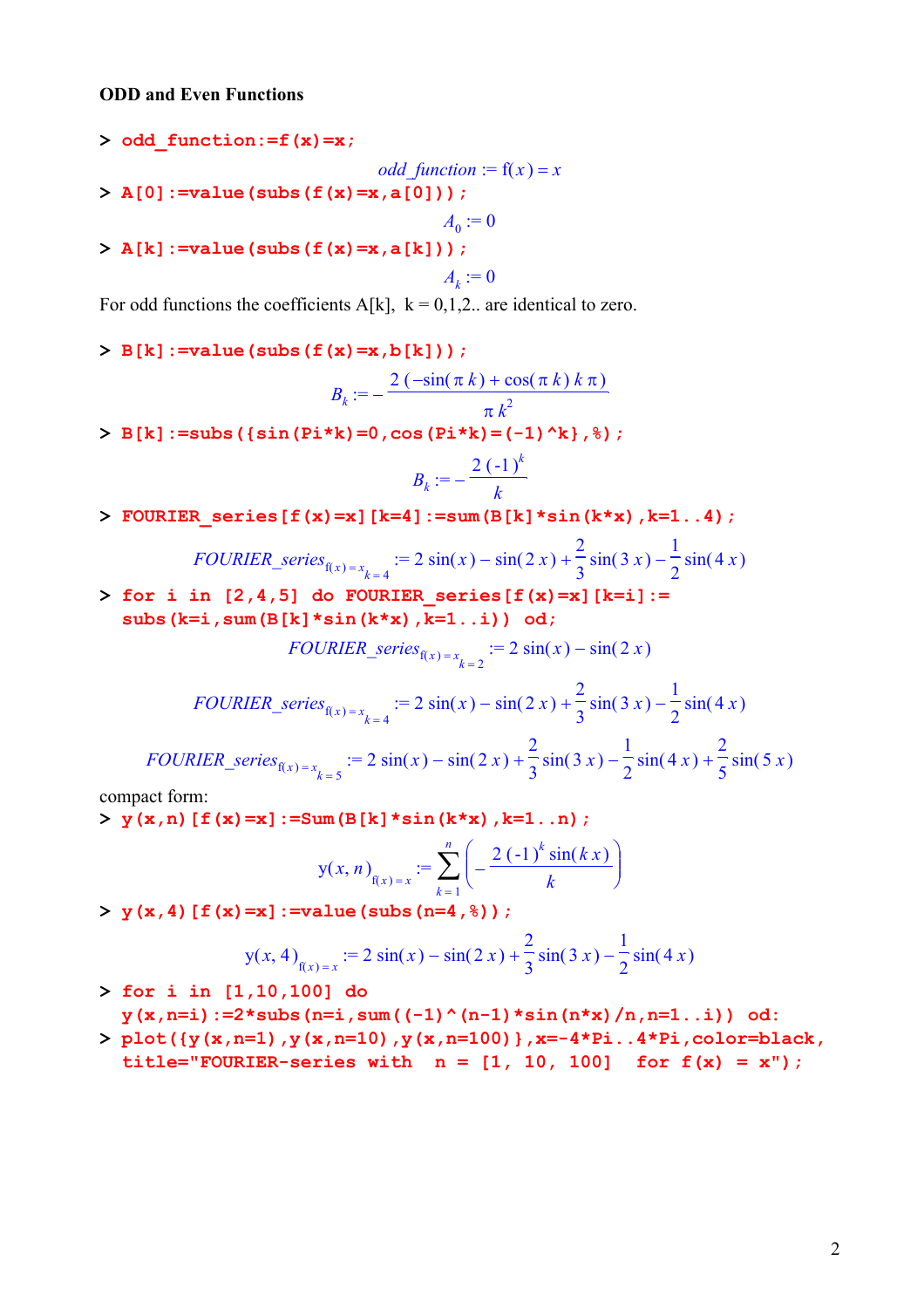

- **> even\_function:=f(x)=x^2;**
- *even* function :=  $f(x) = x^2$ **> A[0]:=value(subs(f(x)=x^2,a[0]));**

$$
A_0:=\frac{2\pi^2}{3}
$$

 $> A[k] := value(subs(f(x)=x^2, a[k]))$ ;

$$
A_k := \frac{2(-2\sin(\pi k) + k^2\sin(\pi k)\pi^2 + 2\cos(\pi k) k\pi)}{\pi k^3}
$$

**> A[k]:=subs({sin(Pi\*k)=0,cos(Pi\*k)=(-1)^k},%);**

$$
A_k := \frac{4(-1)^k}{k^2}
$$

**> B[k]:=value(subs(f(x)=x^2,b[k]));**

$$
B_k:=0
$$

For even functions the coefficients B[k] are identical to zero.

**> y(x,n)[f(x)=x^2]:=A[0]/2+Sum(A[k]\*cos(k\*x),k=1..n);**

$$
y(x, n)_{f(x)=x^2}
$$
 :=  $\frac{\pi^2}{3} + \left(\sum_{k=1}^n \left(\frac{4(-1)^k \cos(kx)}{k^2}\right)\right)$ 

**> y(x,4)[f(x)=x^2]:=value(subs(n=4,%));**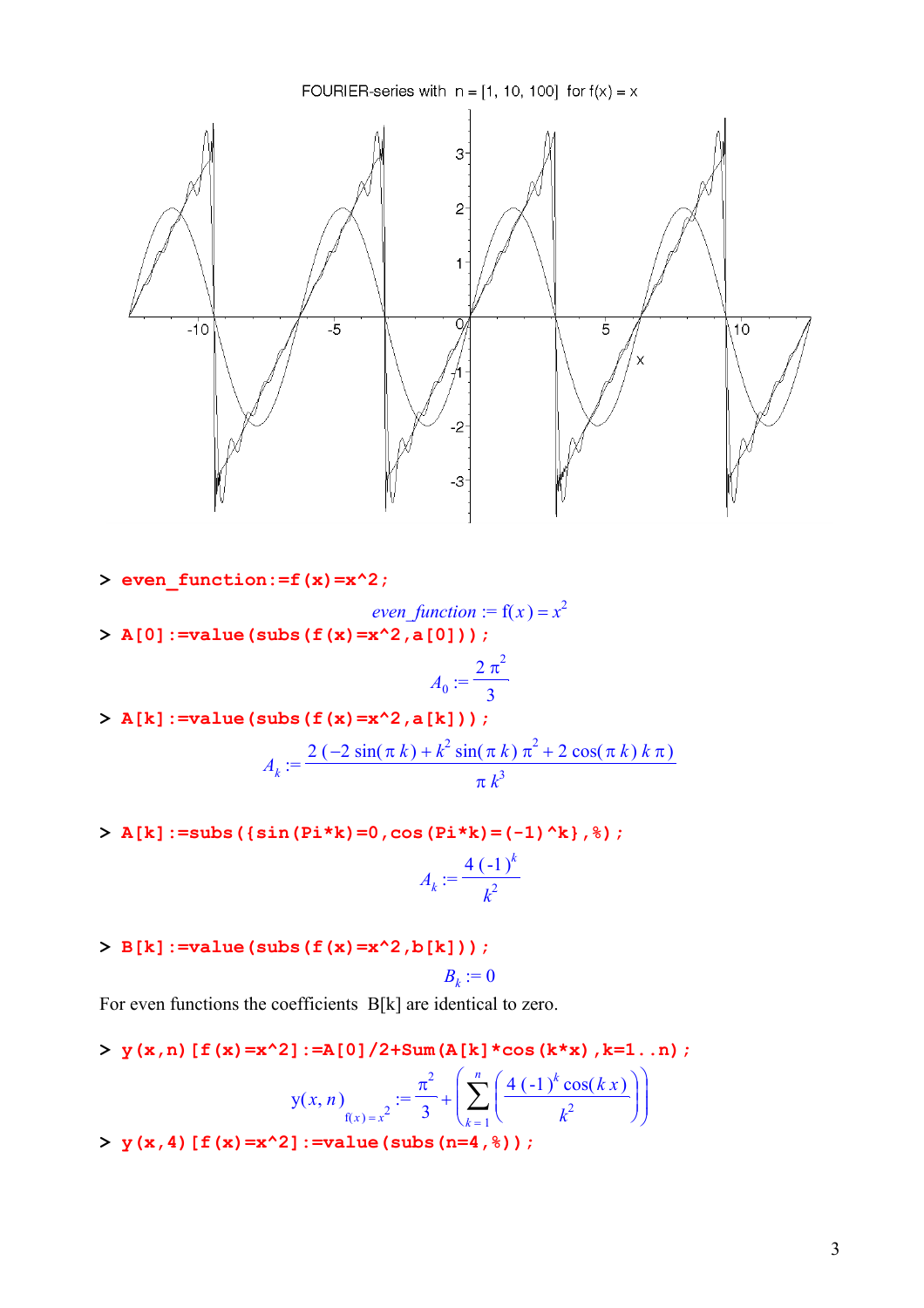y(x, 4)  
\n
$$
y(x, 4) = \frac{\pi^2}{3} - 4 \cos(x) + \cos(2x) - \frac{4}{9} \cos(3x) + \frac{1}{4} \cos(4x)
$$
\n>For i in [1,10,100] do  
\ny(x, n=i) := P<sup>1</sup>2/3+subs (n=i, 4\*sum((-1)^n)\*cos(n\*x)/n^2,  
\nn=1..i) = 0:2  
\n> plot(y(x, n=1), y(x, n=10), y(x, n=100)),  
\nx=-4\*Pi:.4\*Pi; color=black,  
\ntitle="FOURIER-series # n = [1, 10, 100] for f(x) = x^2/") ;  
\nFOLRIER-series # n = [1, 10, 100] for f(x) = x^2/") ;  
\nFOLRIER-series # n = [1, 10, 100] for f(x) = x^2/") ;  
\nFOLRIER-series # n = [1, 10, 100] for f(x) = x^2/") ;  
\n6  
\nFunction f(x) = (x - X)/2 in several ranges:  
\n> f(x) [-2\*Pi]:=(x+2\*Pi)^2; x = [-3\*Pi, -F]  
\n> f(x) [0]:=x^2/2; x = [-Pi, -H]  
\n
$$
f(x) = \frac{\pi}{3} - \pi, \pi
$$
\n> f(x) [2\*Pi]:=(x-2\*DI)^2; x = [F1, 3\*Pi];  
\n
$$
f(x) = \frac{x}{2} - \frac{x}{2} = \frac{x}{x-1}, \frac{3*Pi}{x-2}
$$
\n> alias (H=Heaviside, th=thickness, co=color):  
\n> p[1]:=plot(f(x) [-2\*Pi], x=-3\*Pi...-Pi, 0..Pi^2, th=2, co=black) ;  
\n> p[2]:=plot(f(x) [0], x=-Pi:.Pi; th=3, co=black);  
\n
$$
p[3]:=plot(f(x) [0], x=-Pi:.Pi; th=3, co=black);
$$
\n
$$
p[4]:=plot(f(x) [0], x=-Pi:.Pi; th=2, co=black);
$$
\n
$$
p[3]:=plot(f(x) [2*Pi], x=2*Pi:.2*H(x-2*Pi), p=2*H(x-3*Pi); p=2*H(x-3*Pi);
$$
\n
$$
p=3.001*Pi
$$

**> plots[display]({seq(p[k],k=1..4)});**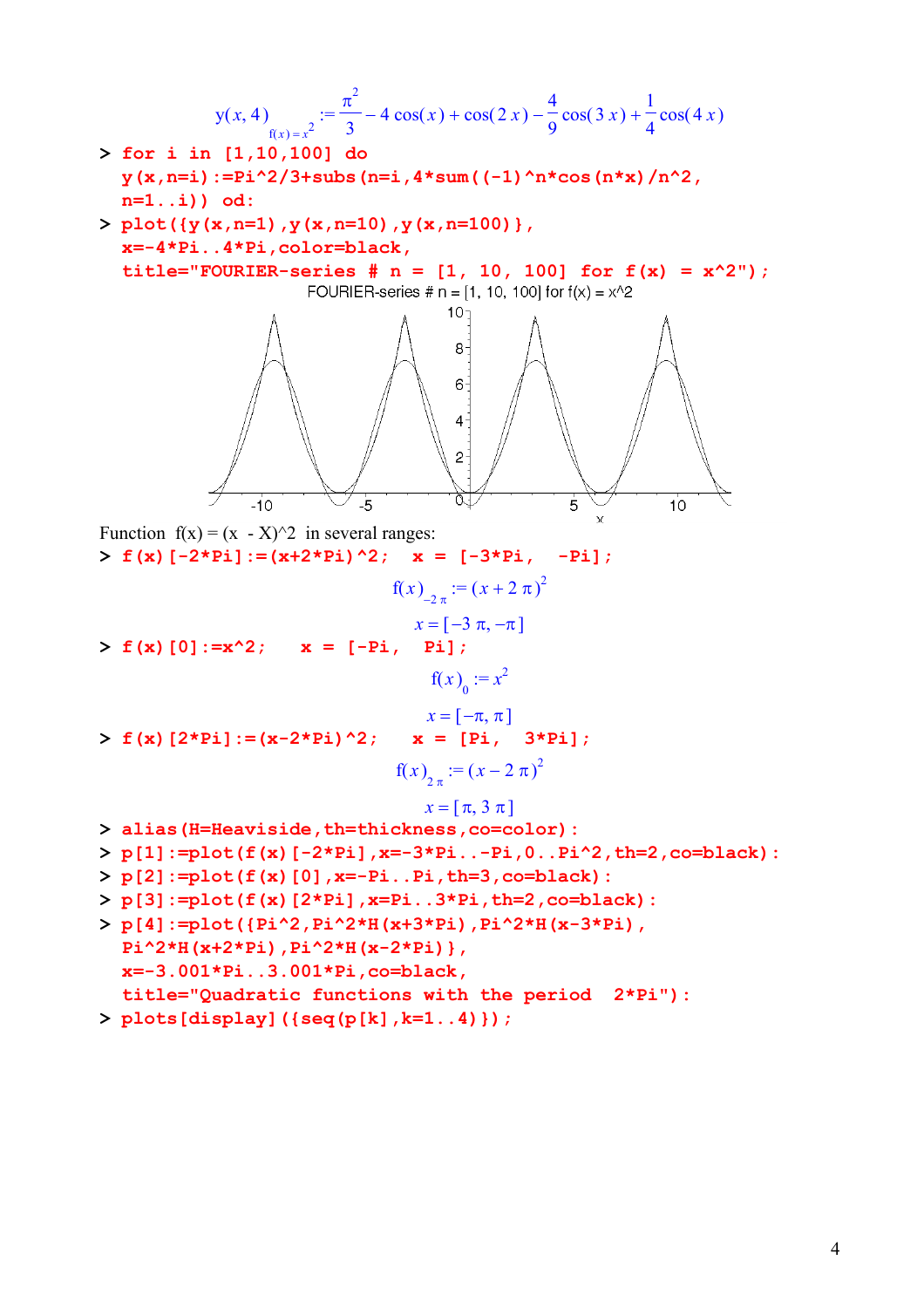

**> constant\_load:=q;**

*constant\_load :=*  $q$ 

**> A[0]:=value(subs(f(x)=q,a[0]));**

$$
A_0 := 2 q
$$

**> A[k]:=value(subs(f(x)=q,a[k]));**

$$
A_k := \frac{2\sin(\pi k) q}{\pi k}
$$

**> limit\_value:=Limit(A[k],k=0)=limit(%,k=0);**

$$
limit\_value := \lim_{k \to 0} \frac{2 \sin(\pi k) q}{\pi k} = 2 q
$$

**> B[k]:=value(subs(f(x)=q,b[k]));**

$$
B_k:=0
$$

**> y(x,n)[f=q]:=q+Sum((2\*q\*sin(Pi\*k)/Pi/k)\*cos(k\*x),k=1..n);**

$$
y(x, n)_{f=q} := q + \left(\sum_{k=1}^{n} \left(\frac{2 q \sin(\pi k) \cos(k x)}{\pi k}\right)\right)
$$

**> y(x,n)[f=q]:= simplify(subs({sin(Pi\*k)=0,cos(Pi\*k)=(-1)^k},%));**

$$
\mathsf{y}(x,n)_{f=q}:=q
$$

The solution is trivial. For all k yields:  $y(x, k...n) = q$ .

**> another\_example:=f=1+x;**

*another example* :=  $f = 1 + x$ **> A[0]:=value(subs(f(x)=1+x,a[0]));**  $A_0 := 2$ 

**> A[k]:=value(subs(f(x)=1+x,a[k]));**

$$
A_k := \frac{2\sin(\pi k)}{\pi k}
$$

**> limit\_value:=Limit(A[k],k=0)=limit(2\*sin(Pi\*k)/Pi/k,k=0);**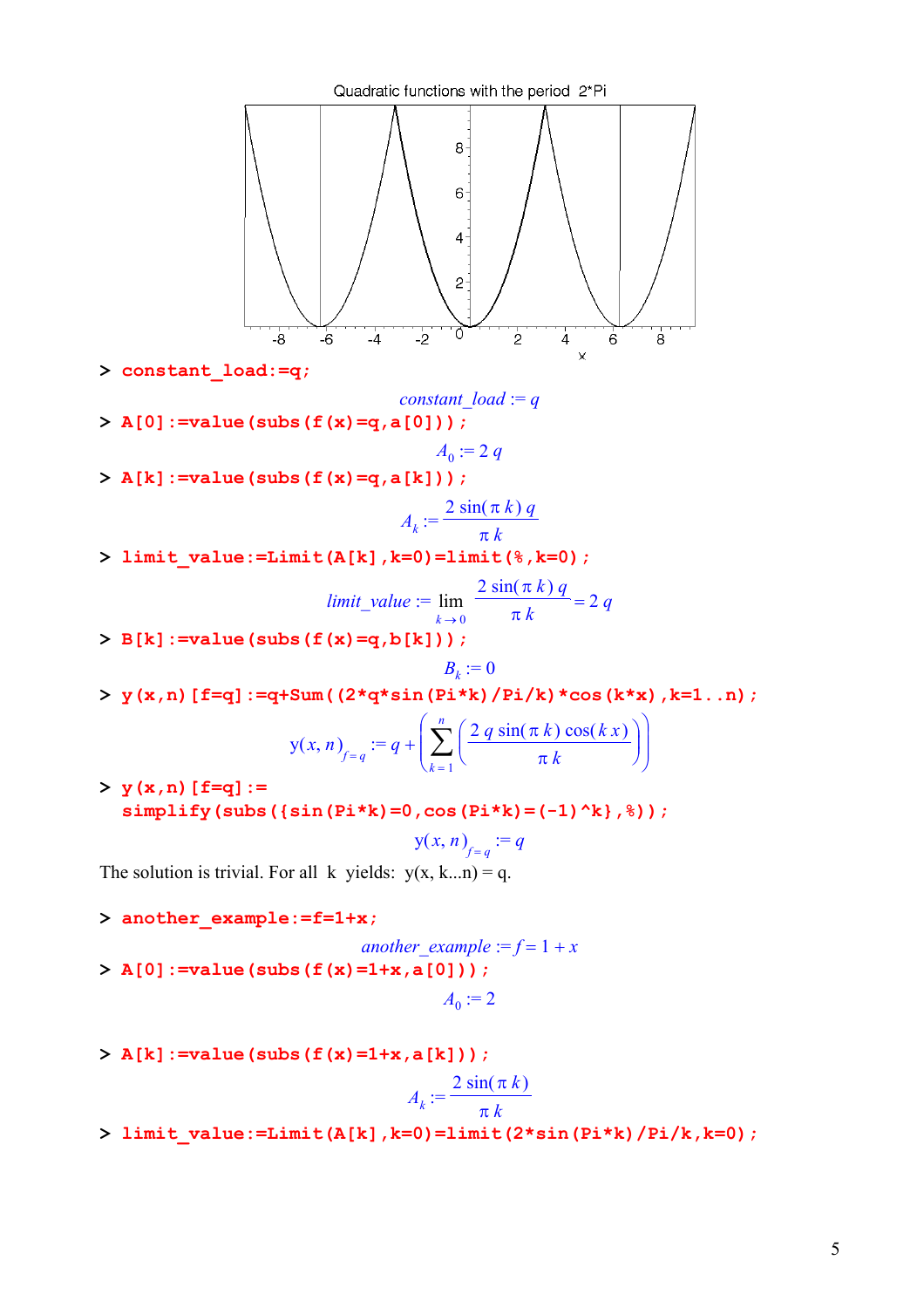*limit\_value* :=  $\lim_{x \to 0} \frac{2 \sin(x+y)}{x}$  =  $k \rightarrow 0$  $2\sin(\pi k)$ π *k* 2

**> B[k]:=value(subs(f(x)=1+x,b[k]));**

$$
B_k := -\frac{2(-\sin(\pi k) + \cos(\pi k) k \pi)}{\pi k^2}
$$

**> B[k]:=subs({sin(Pi\*k)=0,cos(Pi\*k)=(-1)^k},%);**

$$
B_k := -\frac{2(-1)^k}{k}
$$

**> y(x,n)[f=1+x]:=1+Sum(B[k]\*sin(k\*x),k=1..n);**

$$
y(x, n)_{f=1+x} := 1 + \left(\sum_{k=1}^{n} \left(-\frac{2(-1)^k \sin(kx)}{k}\right)\right)
$$

**> y(x,4)[f=1+x]:=value(subs(n=4,%));**

$$
y(x, 4)_{f=1+x} := 1 + 2\sin(x) - \sin(2x) + \frac{2}{3}\sin(3x) - \frac{1}{2}\sin(4x)
$$

- **> for i in [1,4,100] do y(x,n=i):=1+subs(n=i,sum(2\*sin(Pi\*n)\*cos(n\*x)/Pi/n- (2\*(-sin(Pi\*n)+cos(Pi\*n)\*Pi\*n)\*sin(n\*x))/Pi/n^2, n=1..i)) od:**
- **> plot({1,y(x,n=1),y(x,n=4),y(x,n=100)},x=-4\*Pi..4\*Pi,co=black,**  title="FOURIER series  $# n = [1, 4, 100]$  for  $f(x) = 1+x$ "); FOURIER series #  $n = [1, 4, 100]$  for  $f(x) = 1+x$



*FOURIER* **Representation of the** *HEAVISIDE* **Function** 

```
> alias(H=Heaviside):
```

```
> F(x)[H_odd]:=H(x)+2*sum((-1)^n*H(x-n*Pi),n=1..N)- 
 H(-x)+2*sum((-1)^n*H(x+n*Pi),n=1..N);
```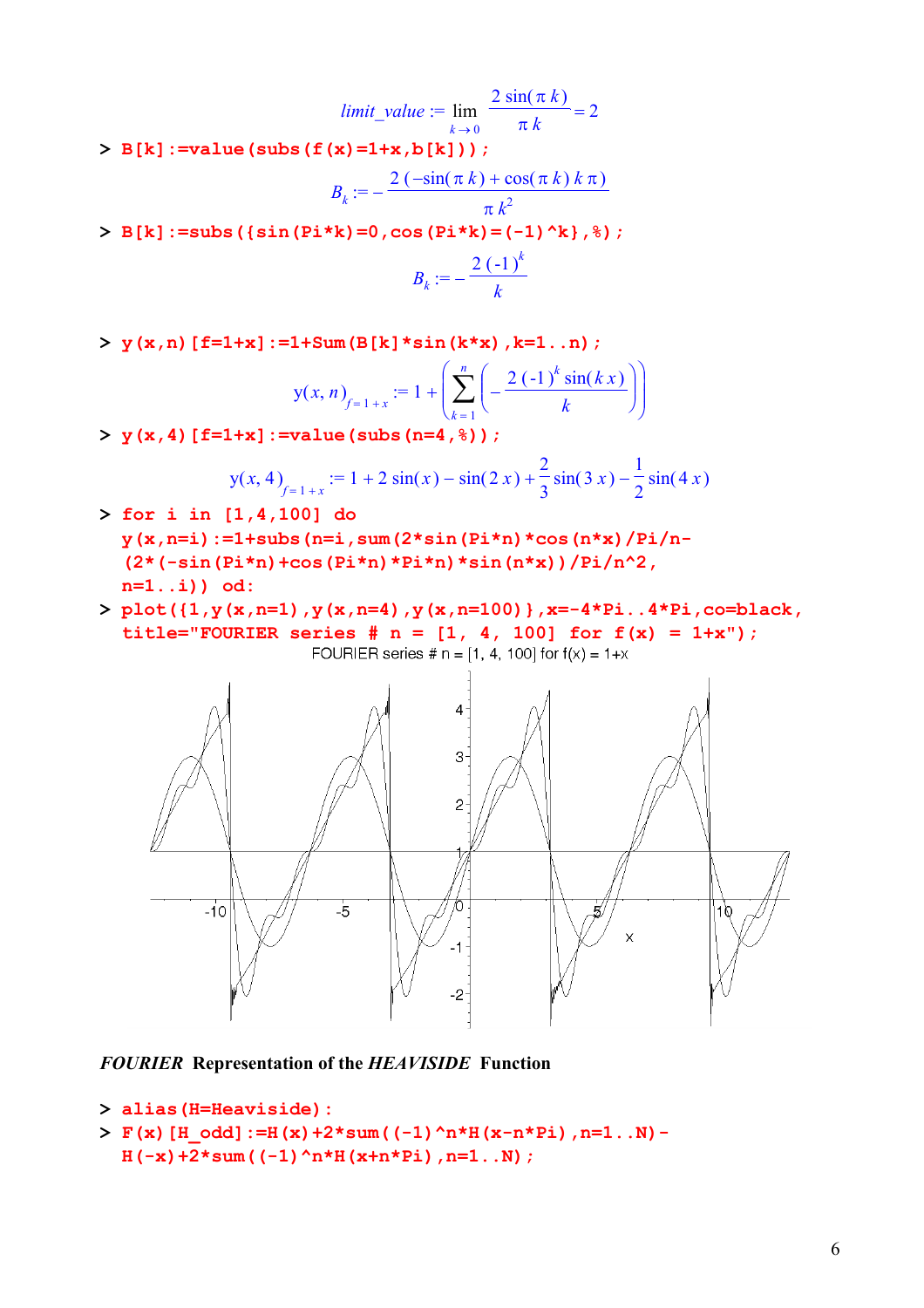$$
\begin{aligned} \text{F}(x)_{H\_odd} &:= \text{H}(x) + 2 \left( \sum_{n=1}^{N} (-1)^n \, \text{H}(x - \pi \, n) \right) - \text{H}(-x) + 2 \left( \sum_{n=1}^{N} (-1)^n \, \text{H}(x + \pi \, n) \right) \\ > \, \text{f}(\mathbf{x}) \, [\text{H\_odd}] := \text{subs} \, (\mathbf{N} = 4, \, \text{S}) \, ; \end{aligned}
$$

$$
f(x)_{H_2 odd} := H(x) + 2\left(\sum_{n=1}^{4} (-1)^n H(x - \pi n)\right) - H(-x) + 2\left(\sum_{n=1}^{4} (-1)^n H(x + \pi n)\right)
$$

**> plot(%,x=-4.5\*Pi..4.5\*Pi,co=black);**



**> A[0]:=value(subs(f(x)=f(x)[H\_odd],a[0]));**

$$
A_0:=0
$$

**> A[k]:=value(simplify(subs(f(x)=f(x)[H\_odd],a[k])));**  $A_k := 0$ 

**> B[k]:=simplify(value(subs(f(x)=f(x)[H\_odd],b[k])));**

$$
B_k := -\frac{2(\cos(\pi k) - 1)}{\pi k}
$$

**> B[k]:=subs(cos(Pi\*k)=(-1)^k,%);**

$$
B_k := -\frac{2 ((-1)^k - 1)}{\pi k}
$$

**> y(x,n)[f=H\_odd]:=sum(B[k]\*sin(k\*x),k=1..n);**

$$
y(x, n)_{f=H\_odd} := \sum_{k=1}^{n} \left( -\frac{2 ((-1)^{k} - 1) \sin(k x)}{\pi k} \right)
$$

 $> y(x, 4)$  [H odd]:=value(subs(n=4,  $)$ );

$$
y(x, 4)_{H_1 odd} := \sum_{k=1}^{4} \left( -\frac{2 ((-1)^k - 1) \sin(k x)}{\pi k} \right)
$$

**> for i in [1,2,3,4,5,6] do y(x,n=i):=subs(n=i,2\*sum(((1-(-1)^n)/Pi/n)\*sin(n\*x), n=1..i)) od;** 

$$
y(x, n = 1) := \frac{4 \sin(x)}{\pi}
$$

$$
y(x, n = 2) := \frac{4 \sin(x)}{\pi}
$$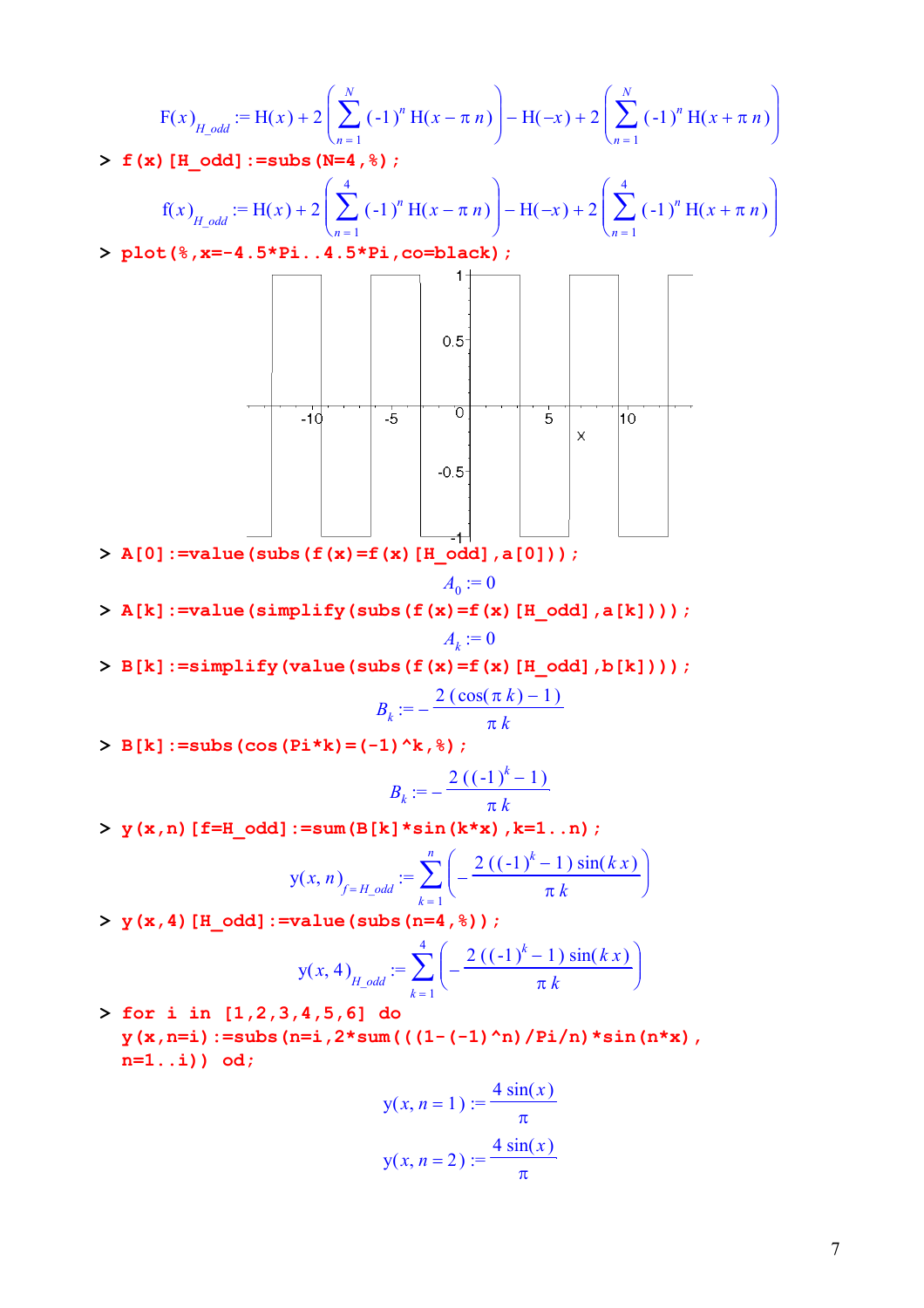$$
y(x, n = 3) := \frac{4 \sin(x)}{\pi} + \frac{4}{3} \frac{\sin(3 x)}{\pi}
$$
  

$$
y(x, n = 4) := \frac{4 \sin(x)}{\pi} + \frac{4}{3} \frac{\sin(3 x)}{\pi}
$$
  

$$
y(x, n = 5) := \frac{4 \sin(x)}{\pi} + \frac{4}{3} \frac{\sin(3 x)}{\pi} + \frac{4}{5} \frac{\sin(5 x)}{\pi}
$$
  

$$
y(x, n = 6) := \frac{4 \sin(x)}{\pi} + \frac{4}{3} \frac{\sin(3 x)}{\pi} + \frac{4}{5} \frac{\sin(5 x)}{\pi}
$$

- **> for i in [1,5,99] do y(x,n=i):=subs(n=i,2\*sum(((1-(-1)^n)/Pi/n)\*sin(n\*x), n=1..i)) od:**
- $> plot({f(x)[H odd], y(x,n=1), y(x,n=5), y(x,n=99)}$ **x=-4.5\*Pi..4.5\*Pi,co=black);**



 **Interval ( 0, 2\*Pi ):**

**> y(x):=alpha[0]/2+ Sum(alpha[k]\*cos(k\*x)+beta[k]\*sin(k\*x),k=1..infinity);**

$$
y(x) := \frac{1}{2}\alpha_0 + \left(\sum_{k=1}^{\infty} \left(\alpha_k \cos(kx) + \beta_k \sin(kx)\right)\right)
$$

**> alpha[k]:=(1/Pi)\*Int(phi(x)\*cos(k\*x),x=0..2\*Pi);**   $\# k = 0, 1, 2, 3, \ldots$ 

$$
\alpha_k := \frac{1}{\pi} \int_0^{2\pi} \phi(x) \cos(kx) \, dx
$$

**> alpha[0]:=simplify(subs(k=0,%));**

$$
\alpha_0 := \frac{1}{\pi} \int_0^{2\pi} \phi(x) \, dx
$$

**> beta[k]:=(1/Pi)\*Int(phi(x)\*sin(k\*x),x=0..2\*Pi);**   $\# k = 1, 2, 3, \ldots$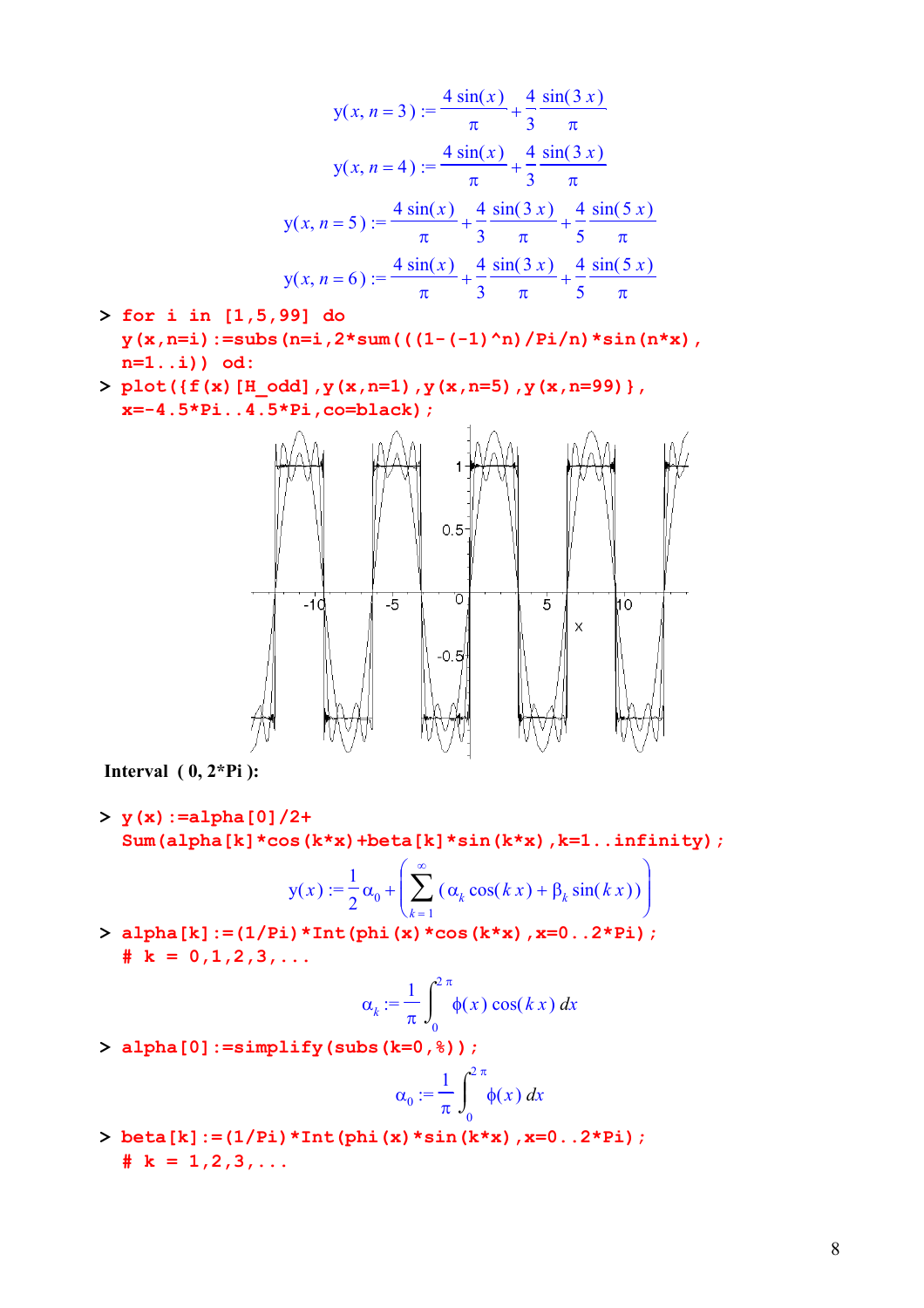$$
\beta_k := \frac{1}{\pi} \int_0^{2\pi} \phi(x) \sin(kx) dx
$$

- **> alias(H=Heaviside,th=thickness,co=color):**
- **> phi(x,N):=H(x)+2\*Sum((-1)^n\*H(x-n\*Pi),n=1..N);**

$$
\Phi(x, N) := H(x) + 2 \left( \sum_{n=1}^{N} (-1)^n H(x - \pi n) \right)
$$

**> phi(x,4):=subs(N=4,%);**

$$
\phi(x, 4) := H(x) + 2 \left( \sum_{n=1}^{4} (-1)^n H(x - \pi n) \right)
$$

**> plot(%,x=0..4.5\*Pi,co=black);**



**> Alpha[0]:=value(subs({phi(x)=phi(x,4),k=0}, alpha[k]));**

$$
\mathbf{A}_0 := \mathbf{0}
$$

**> Alpha[k]:=simplify(value(subs(phi(x)=phi(x,4), alpha[k])));**

$$
A_k := -\frac{2\sin(\pi k)\left(\cos(\pi k) - 1\right)}{\pi k}
$$

- **> A[k]:=subs({sin(Pi\*k)=0,cos(Pi\*k)=(-1)^k},%);**  $A_k := 0$
- **> BETA[k]:=simplify(value(subs(phi(x)=phi(x,4), beta[k])));**

$$
BETA_k := \frac{2 \cos(\pi k) (\cos(\pi k) - 1)}{\pi k}
$$

**> BETA[k]:=subs(cos(Pi\*k)=(-1)^k,%);**

$$
BETA_k := \frac{2(-1)^k ((-1)^k - 1)}{\pi k}
$$

**> y(x,n):=Sum(BETA[k]\*sin(k\*x),k=1..n);**

$$
y(x, n) := \sum_{k=1}^{n} \left( \frac{2 (-1)^k ((-1)^k - 1) \sin(k x)}{\pi k} \right)
$$

**> y(x,4):=value(subs(n=4,%));**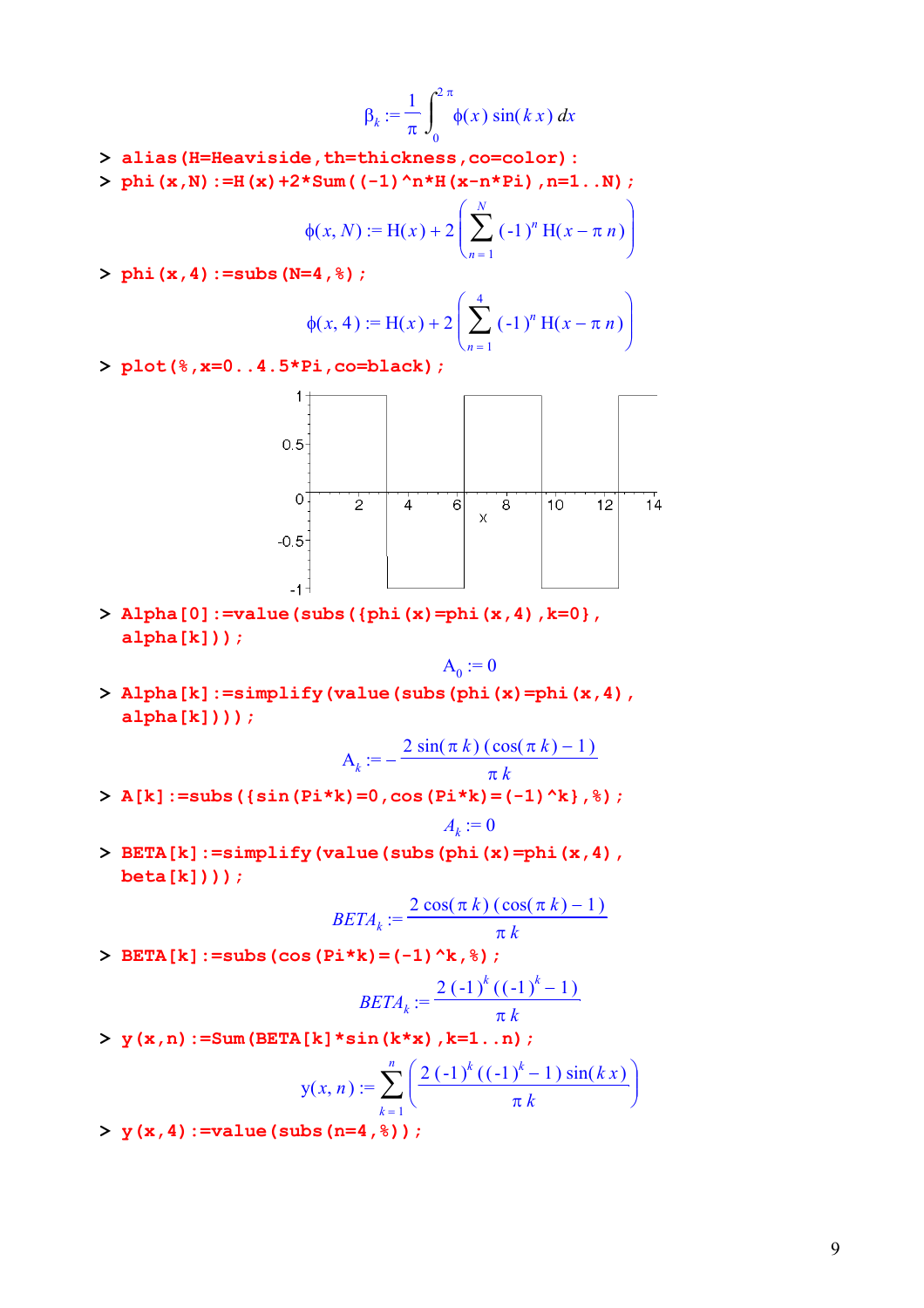$$
y(x, 4) := \frac{4 \sin(x)}{\pi} + \frac{4}{3} \frac{\sin(3x)}{\pi}
$$
  
> for i in [1,3,99] do  

$$
y(x, n=i) := \text{subs } (n=i, y(x, n))
$$
 od:  
> plot({ $y(x, n=1), y(x, n=3), y(x, n=99)$ },  
x=-4 \* Pi. .8 \* Pi. co=black);  

$$
y(x, 4) := \frac{4 \sin(x)}{\pi} + \frac{4}{3} \frac{\sin(3x)}{\pi}
$$



# **Continuous Functions with Cusps**

**> h(x):=piecewise(x>=0 and x<=1,x,x>=1 and x<=2\*Pi,1);** h( ) *<sup>x</sup>* := { *<sup>x</sup>* <sup>0</sup> ≤ *x* **and** *x* ≤ <sup>1</sup> 1 1 ≤ *x* **and** *x* ≤ 2 π **> plot(h(x),x=0..2\*Pi,co=black); > Alpha[k]:=simplify(value(subs(phi(x)=h(x),alpha[k])));** Α := *<sup>k</sup>* − + + 1 () cos *k* 2 *k* sin( ) π *k* cos( ) π *k k* 2 π **> Alpha[k]:=subs(sin(k\*Pi)=0,%);** Α := *<sup>k</sup>* − + 1 () cos *k k* 2 π **> Alpha[0]:=simplify(value(subs(phi(x)=h(x),alpha[0])));**

$$
A_0:=\frac{-1+4\,\pi}{2\,\pi}
$$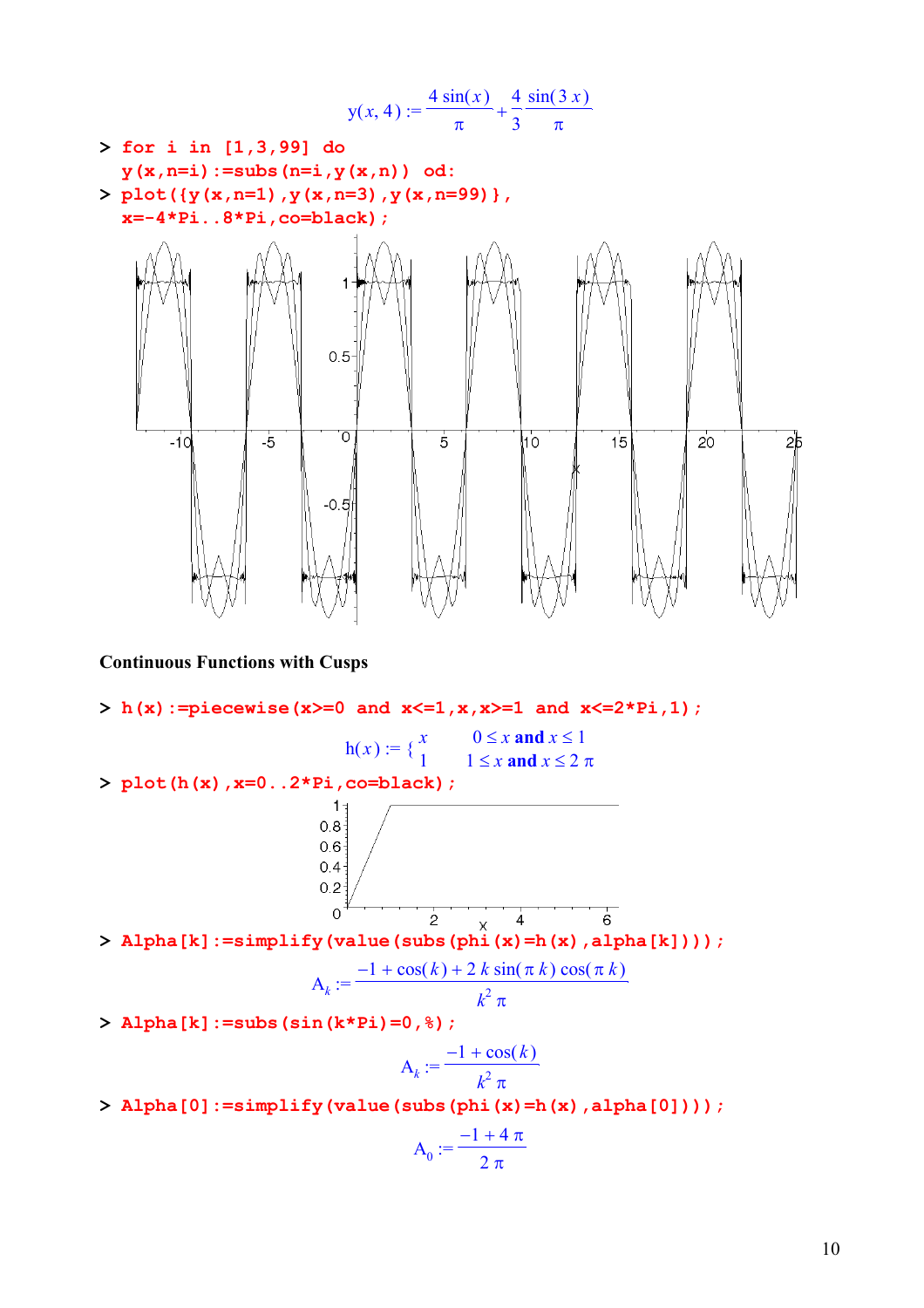**> BETA[k]:=simplify(value(subs(phi(x)=h(x),beta[k])));**

$$
BETA_k := -\frac{-\sin(k) + 2 k \cos(\pi k)^2 - k}{k^2 \pi}
$$

**> BETA[k]:=subs((cos(k\*Pi))^2=1,%);**

$$
BETA_k := -\frac{-\sin(k) + k}{k^2 \pi}
$$

**> y(x,n):=Alpha[0]/2+sum(Alpha[k]\*cos(k\*x)+ BETA[k]\*sin(k\*x),k=1..n);**

$$
y(x, n) := \frac{-1 + 4\pi}{4\pi} + \left( \sum_{k=1}^{n} \left( \frac{(-1 + \cos(k))\cos(kx)}{k^2 \pi} - \frac{(-\sin(k) + k)\sin(kx)}{k^2 \pi} \right) \right)
$$

**> y(x,1):=evalf(subs(n=1,%),4);**

$$
y(x, 1) := 0.9205 - 0.1463 \cos(x) - 0.05046 \sin(x)
$$

$$
> y(x,3):=evalf(subs(n=3,88),4);
$$

$$
y(x, 3) := 0.9205 - 0.1463 \cos(x) - 0.05046 \sin(x) - 0.1127 \cos(2x) - 0.08680 \sin(2x) - 0.07038 \cos(3x) - 0.1011 \sin(3x)
$$

- **> y(x,99):=evalf(subs(n=99,%%%),4):**
- **> for i in [1,3,99] do**
- **y(x,n=i):=subs(n=i,y(x,n)) od:**
- **> plot({y(x,n=1),y(x,n=3),y(x,n=99)}, x=0..2\*Pi,color=black);**



#### **L-two Norm**

**> L\_two[n]:=sqrt((1/2/Pi)\*Int((H(x)-Y(x,n))^2, x=0..2\*Pi));**

$$
L_{\perp} \text{two}_n := \frac{1}{2} \sqrt{2} \sqrt{\frac{1}{\pi} \int_0^{2\pi} (H(x) - Y(x, n))^2 dx}
$$

**> for i in [1,3,99] do**  L two[n=i]:=evalf(sqrt( $(1/2/Pi)*value(int((h(x)-y(x,i))^2,$ **x=0..2\*Pi))),4) od;**

$$
L_{\perp} \text{two}_{n=1} := 0.1865
$$
  

$$
L_{\perp} \text{two}_{n=3} := 0.1305
$$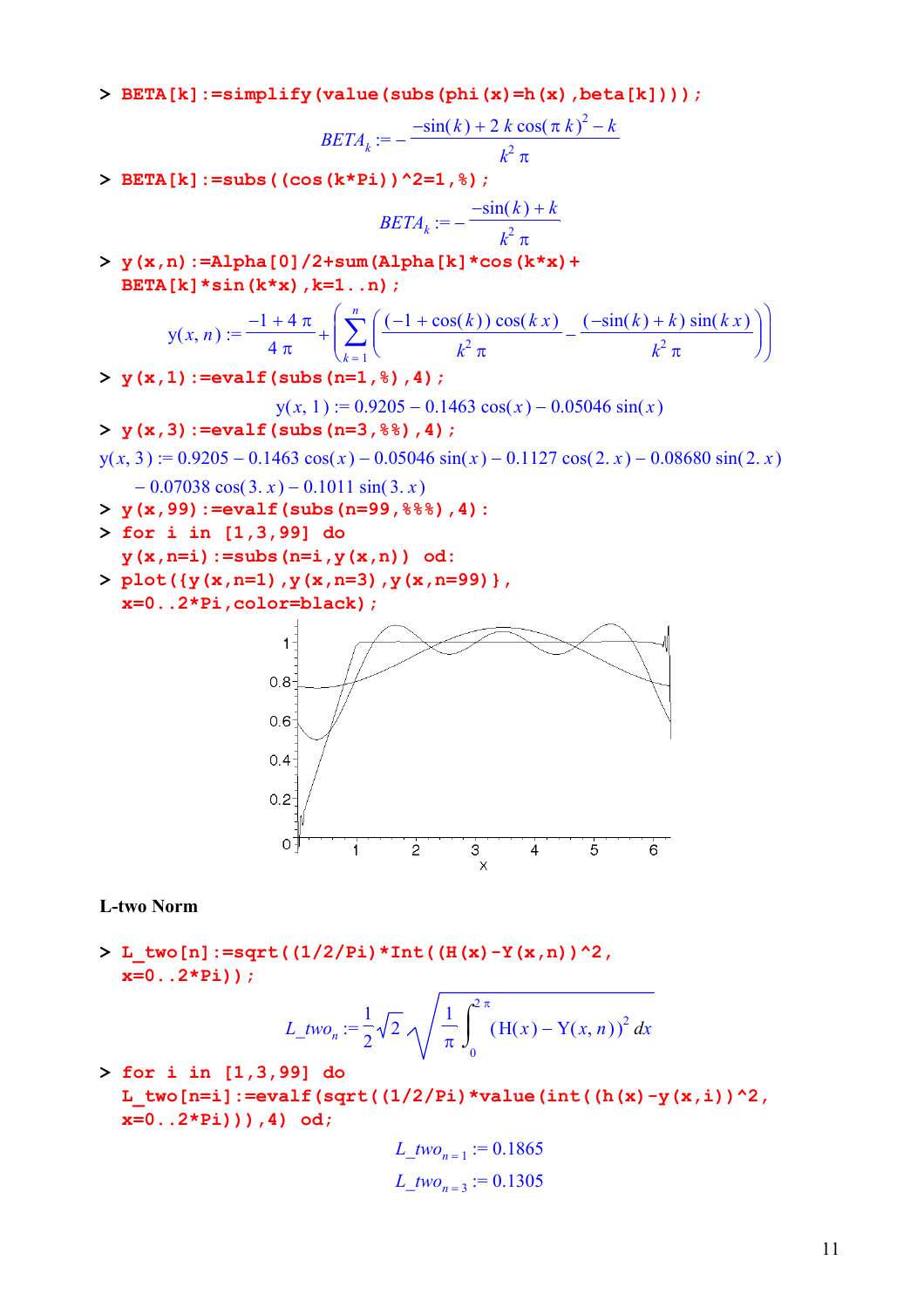*L\_two*<sub>n = 99</sub> := 0.02257

For  $n = 99$  the *FOURIER* series  $y(x, n = 99)$  represents a good approximation to the above given function  $h(x)$ .

**> g(x):=piecewise(x<-1,-1,x>-1 and x<1,x,x>1,1);**  $\sqrt{ }$  $\begin{cases}\n-1 & x < -1 \\
x & -1 < x \text{ and } x < 1\n\end{cases}$  $g(x) :=$  $\overline{\mathsf{L}}$ 1  $1 < x$ **> plot(g(x),x=-Pi..Pi,co=black);**  $1 +$  $0.5 -1$ <br> $-0.5$  $\overline{-2}$  $\overline{x}$  2 **> A[k]:=simplify(value(subs(f(x)=g(x),a[k])));**  $A_k := 0$ **> A[0]:=value(subs(f(x)=g(x),a[0]));**  $A_0 := 0$ 

**> B[k]:=simplify(value(subs(f(x)=g(x),b[k])));**  $B_k := -\frac{2(\cos(\pi k) k - \sin(k))}{k^2 \pi}$ 

**> B[k]:=subs(cos(Pi\*k)=(-1)^k,%);**

$$
B_k := -\frac{2 ((-1)^k k - \sin(k))}{k^2 \pi}
$$

**> y(x,n):=sum(B[k]\*sin(k\*x),k=1..n);**

$$
y(x, n) := \sum_{k=1}^{n} \left( -\frac{2 ((-1)^k k - \sin(k)) \sin(k x)}{k^2 \pi} \right)
$$

**> y(x,1):=evalf(value(subs(n=1,%)),4);**

$$
y(x, 1) := 1.172 \sin(x)
$$
  
> y(x, 3) :=evalf (value (subs (n=3, %)) , 4 ;

$$
y(x, 3) := 1.172 \sin(x) - 0.1736 \sin(2, x) + 0.2222 \sin(3, x)
$$

- **> for i in[1,3,99] do y(x,n=i):=subs(n=i,y(x,n)) od:**
- **> plot({y(x,n=1),y(x,n=3),y(x,n=99)}, x=-2\*Pi..2\*Pi,co=black);**